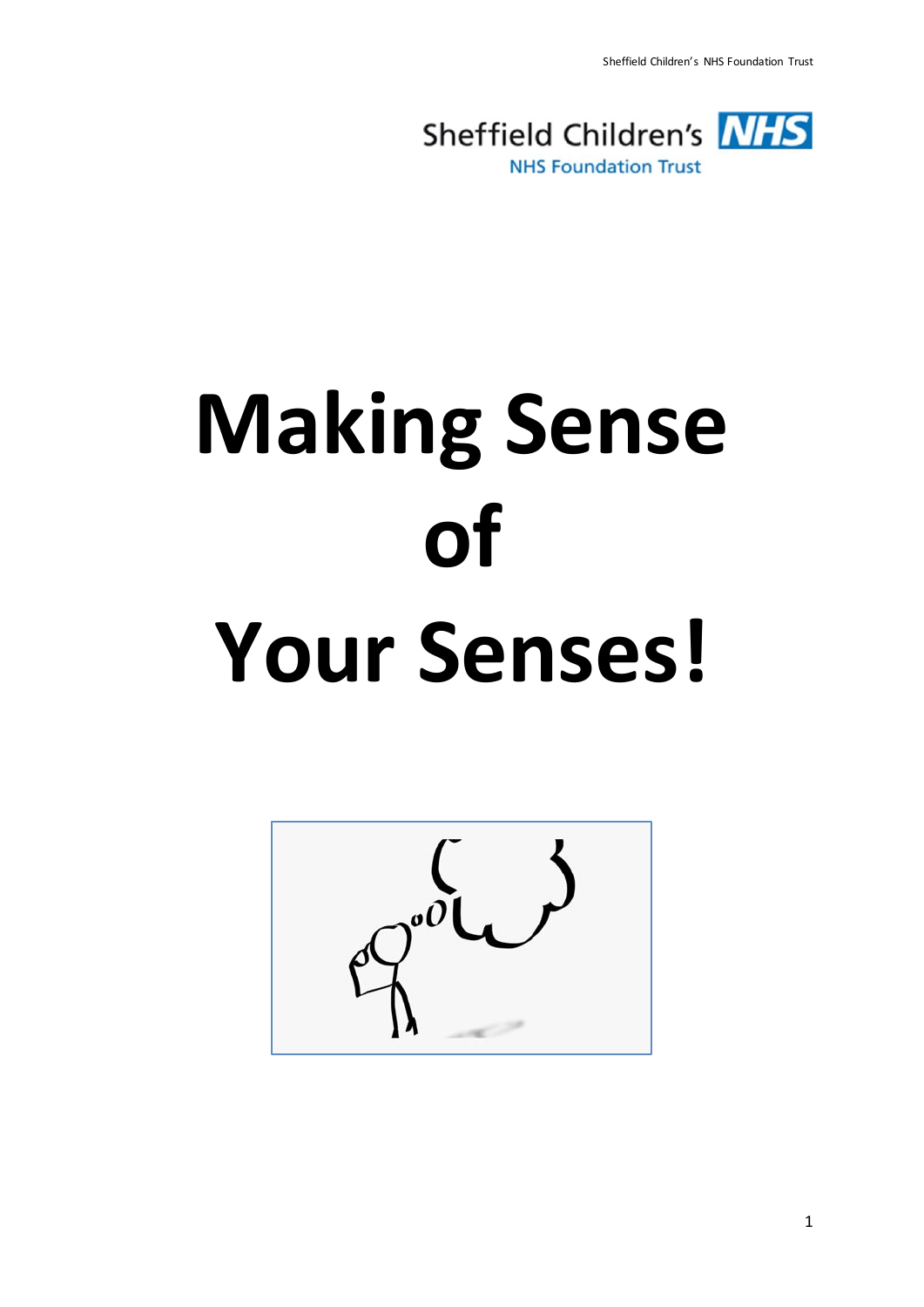# What are our senses and what do they do?

Our senses are the systems that our body has that give us information about ourselves and the world, so that we can go about our day-to-day lives. They include…

- Vision
- Hearing
- Smell
- Taste
- Touch
- Vestibular- (helps with balance and movement)
- Proprioception (tells your body where it is without looking)
- $\bullet$  Interoception (internal messages like hunger, temperature, pain)

We use these senses all of the time. Without our senses, we would struggle to interact with the world.



We receive information via our senses and then our brain figures out what to do with this information. Sometimes, this gets figured out just fine….We can make sense of the things that we see, we can move as we need to, we can enjoy tastes and smells, and so on. However, sometimes, things don't work quite as smoothly!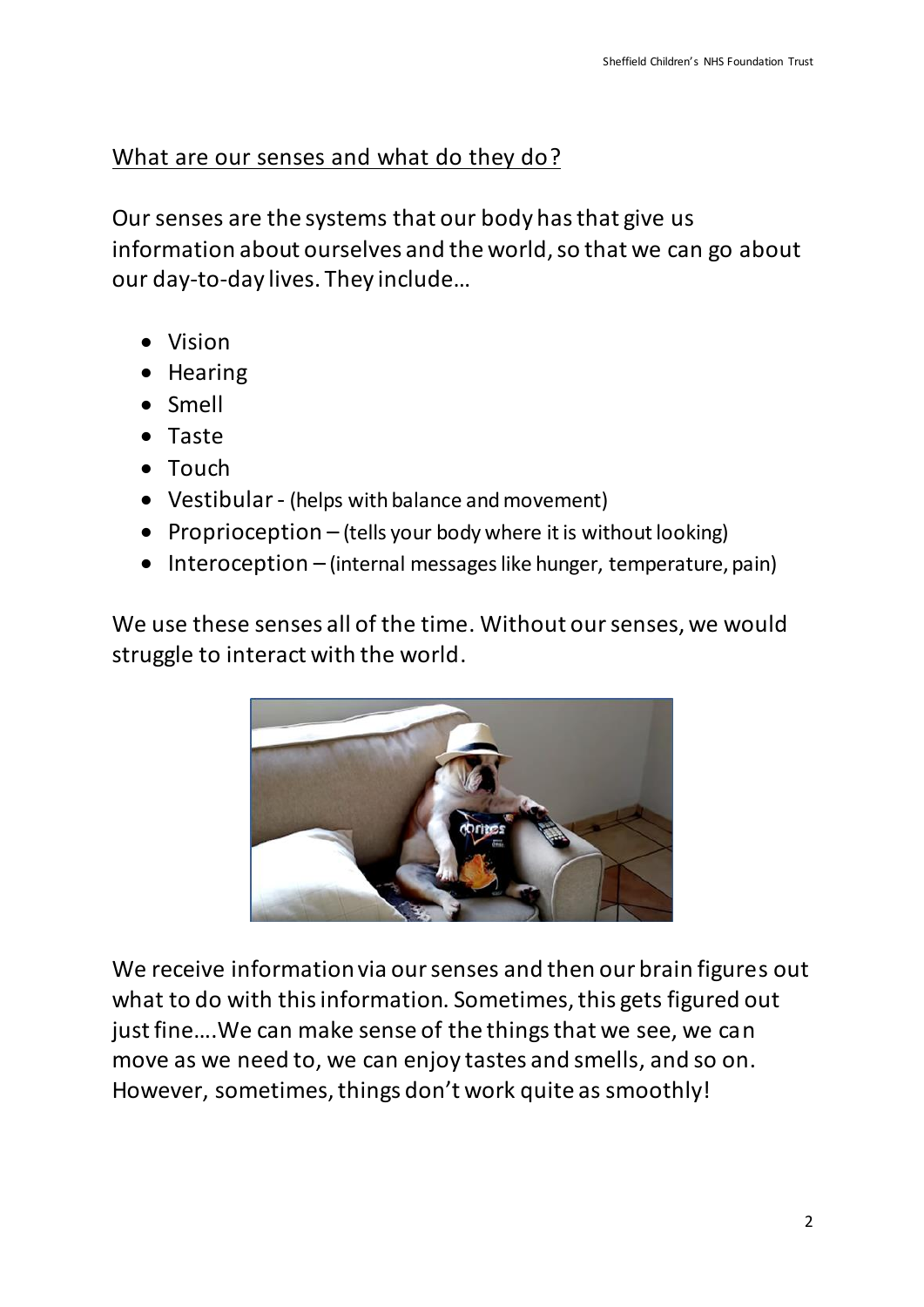# What happens when things don't work so smoothly?

# *Your senses are under-responsive or under-stimulated…*

Sometimes, we can't seem to get enough from our bodies and the world around us to be able to stay calm and alert. You might find yourself feeling tired and zoning-out. You might not register someone calling your name, even if they are in the same room as you!



# *Your senses are over-responsive or over-stimulated…*

You might find that your sensory system goes on 'high alert' and your senses are super-sensitive. For example, noises might hurt your ears, your clothes might seem really scratchy, or you might find the bright sunshine makes your eyes ache. Our senses are especially sensitive when we are stressed or anxious. All these heightened sensations can then make you feel worse and more stressed-out and it can be a vicious circle. You may end up feeling totally overwhelmed. Or your body may even respond to this by going into 'shut-down' mode and becoming totally 'zoned-out'.

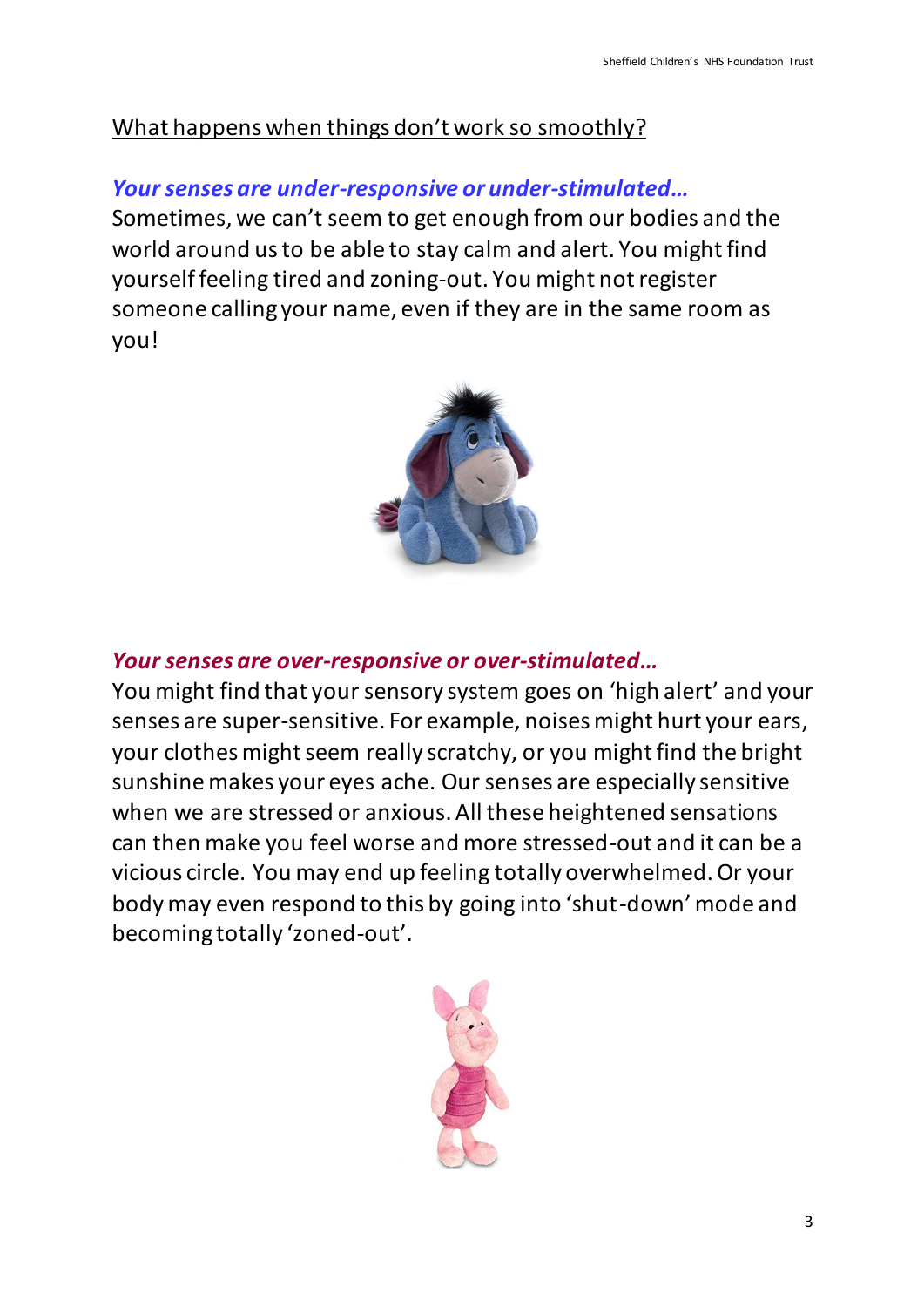## *Your senses are a bit of everything…*

Most probably, you will be a mixture of these things. You may find some senses seem over-responsive and some may seem under-responsive. Your sensory needs might change throughout the day. Depending on where you are, what you are doing or who you are with, you may be under-stimulated or overstimulated. And you may well feel quite different from one day to the next in relation to how your senses are presenting.



## *Seeking Sensations…*

Your body might respond to its sensory state by seeking sensations to try and help you feel more regulated. For example, if you are under-stimulated, you may feel the need to move more and may struggle to sit still, or you may have the urge to make funny or loud noises. If you are feeling over-whelmed, you might be seeking sensations that have a calming and regulating effect; for example, you might chew your sleeves or bite your fingernails, or you might seek out deep pressure touch, such as a bear hug.

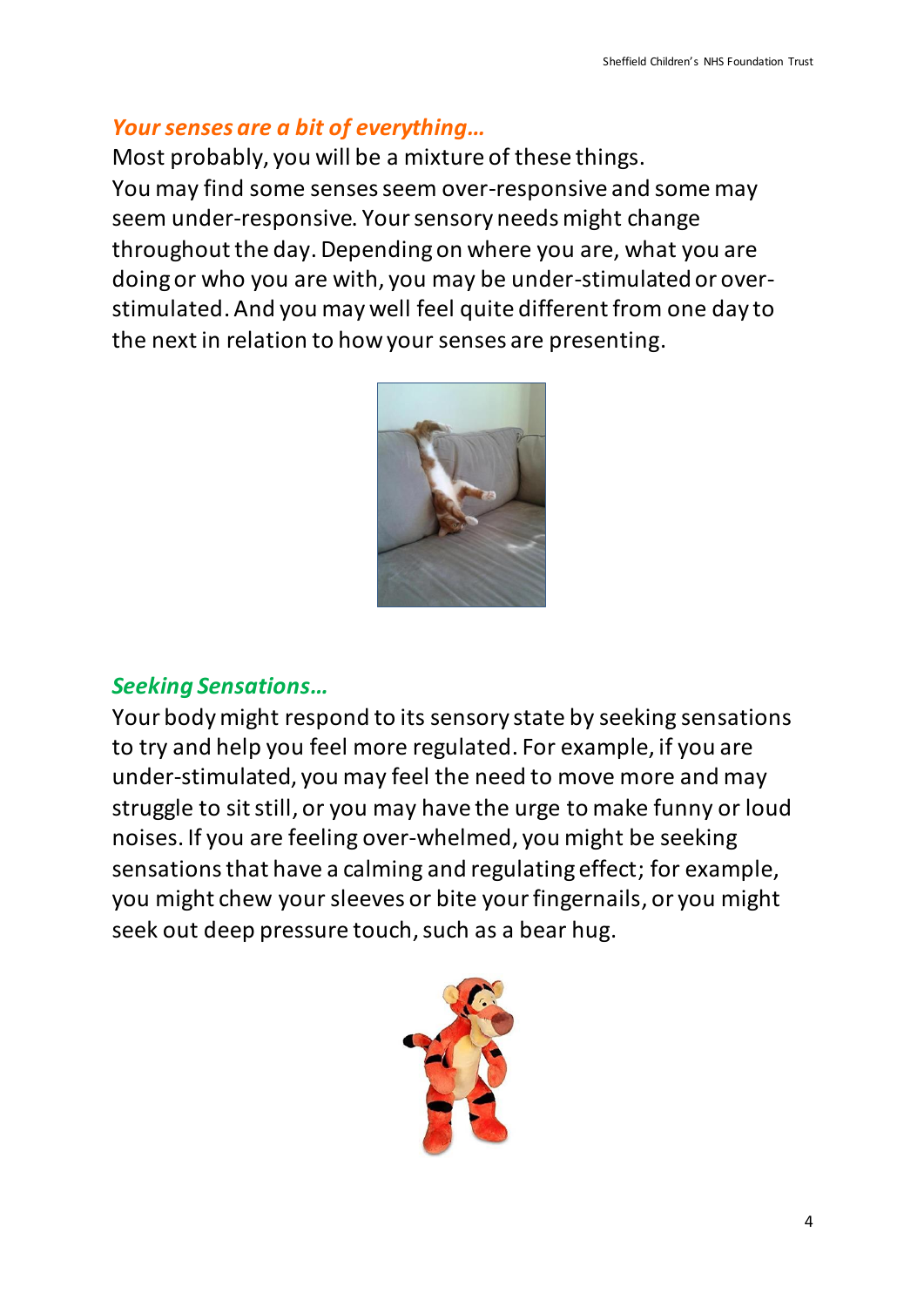# What can you do to help?

## *SENSORY PREFERENCES*

We all have different sensory preferences. For example, 'Marmite'… Love it or hate it!?... it's a sensory preference! Some people love rollercoasters, but others are just left feeling sick! Some people like going to busy, noisy concerts and for some people this is far too overwhelming. For a lot of us, our sensory preferences can change on a day to day basis, depending on things like who we are with, what mood we are in and maybe what else is going on at the time.



You can help to manage your sensory needs by being aware of your own sensory preferences. And reminding yourself that **it's okay to** 

**be different from other people.** To help reduce stress in your life, **make choices that suit your own sensory preferences,** where appropriate**.** For example, if you prefer to wear stretchy or soft clothes, don't feel you have to wear stuff that's tight or scratchy just because other people do, if you don't need to.

However, remember, the more we avoid things, the bigger deal they can become and the less chance our minds and bodies will have to get used to it. For things that are **important in** *your* **everyday life,** keeping doing them can help you to learn how to manage them. Avoiding situations can sometimes make them worse in the long run. But it's really important that when you do these things, you have strategies in place to make them bearable.

Try out the following ideas to help you to manage your sensory needs...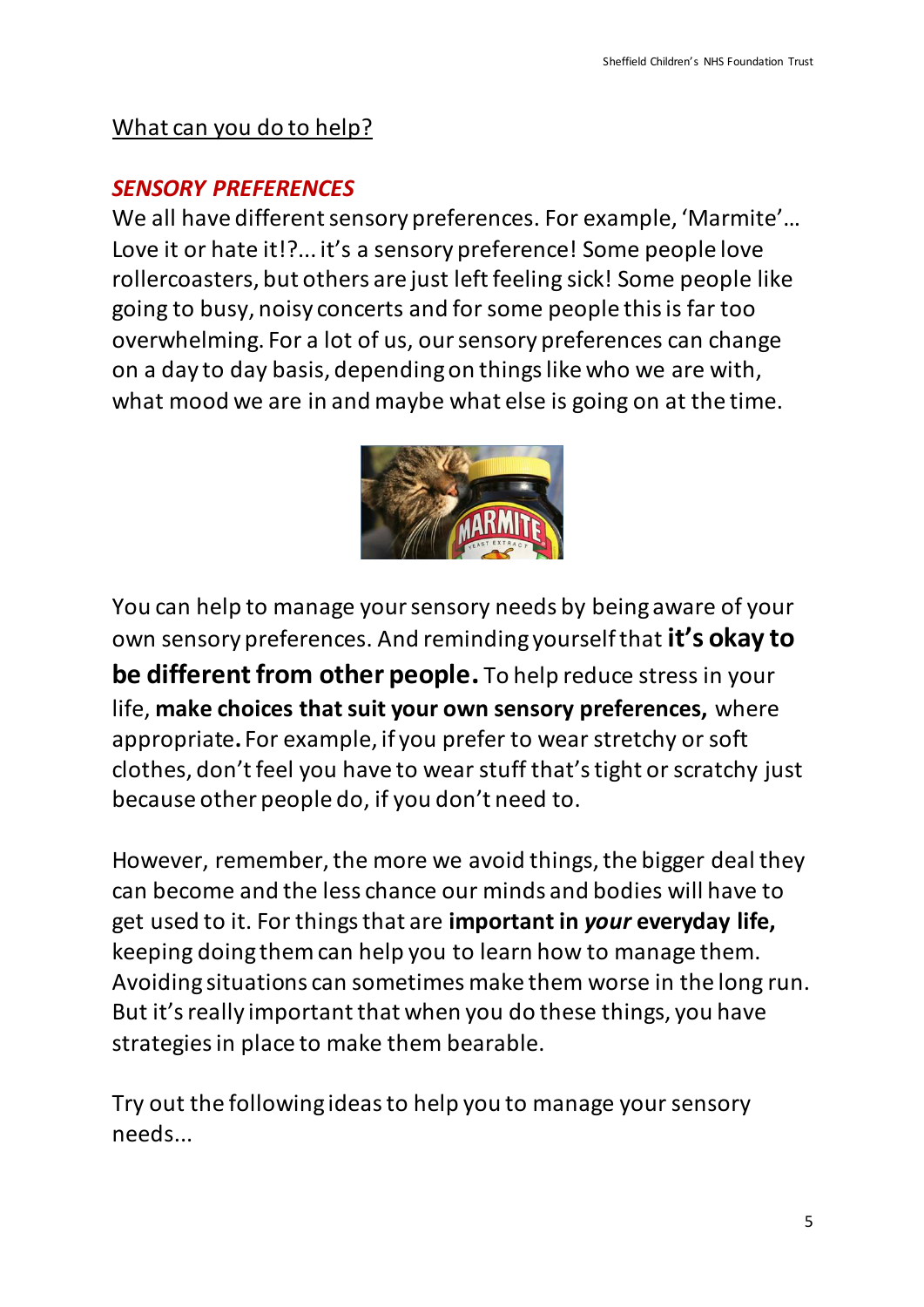## *SQUASHES AND MOVEMENT!*

Deep-pressure touch can help us to regulate our systems. And linear vestibular movement, i.e. back and forth or up and down, can also help. **Build this into your daily routine** to help you to stay regulated, and feel calm and alert.

**Check out the videos on the Sensory Service page of the Sheffield Children's Hospital website that show you some really easy ways of how to do this!** 

**Visit: [www.sheffieldchildrens.nhs.uk/sensory](http://www.sheffieldchildrens.nhs.uk/sensory)**



#### *EXERCISE*

Regular heavy physical work and exercise is **really important** to help our sensory systems stay on track. It's also brilliant for stressbusting! Make sure you try and do this EVERY DAY.

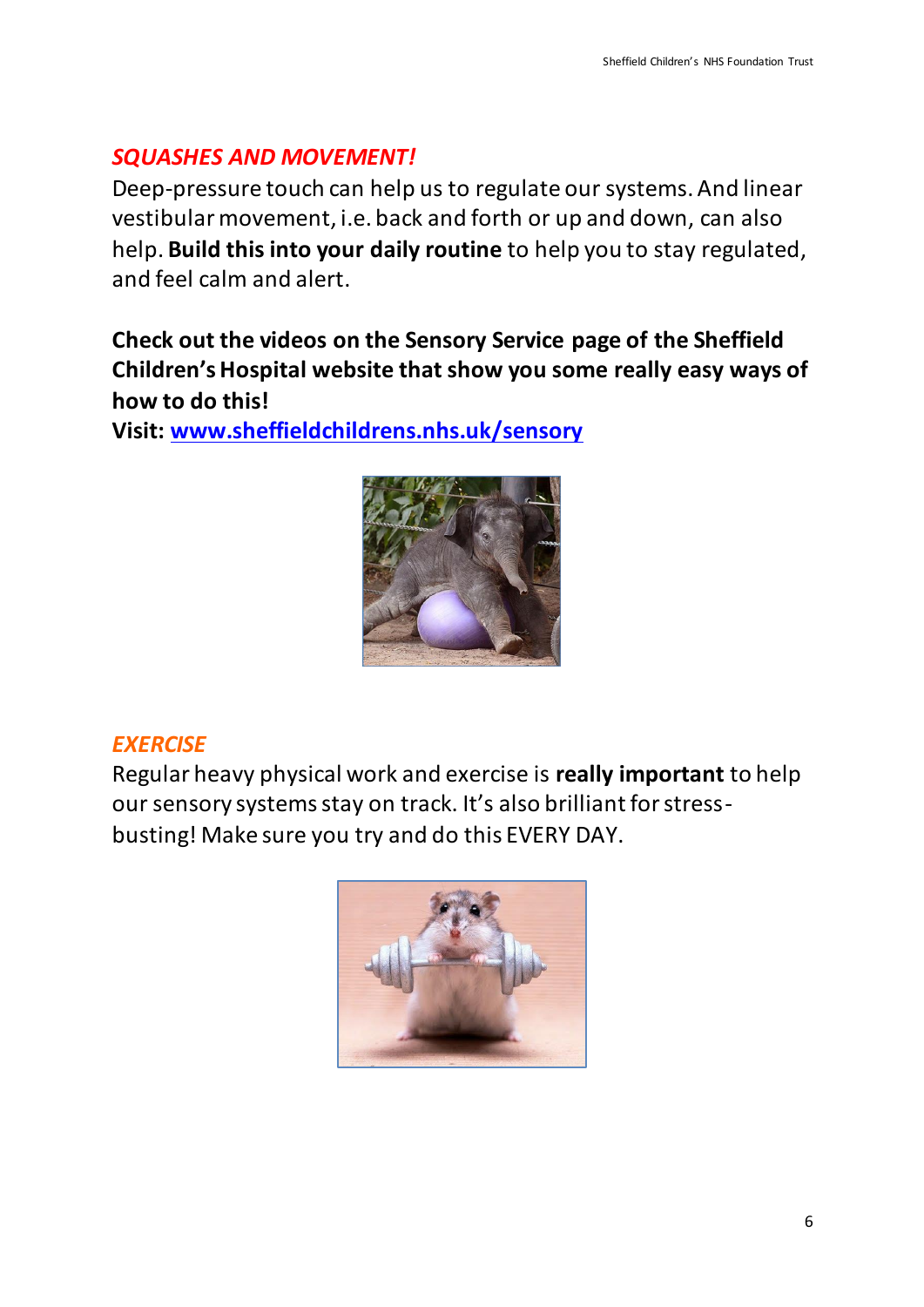#### *MOVEMENT BREAKS*

If you are doing school-work at home or even if you are just watching TV or gaming, make sure that you plan in regular movement breaks. Set a timer on a phone and make sure you chunk what you are doing, so that you aren't just staying still in one position for a long-time.

**…The 'Sensory Circuits' on page 10 of this booklet is an EXCELLENT way of re-setting your sensory systems, so try doing this in your movement breaks.**

#### *FIDGETS*

Having a fidget toy to play with, (such as a piece of Blu-tack, a Fidget Spinner or a small stress ball), can help you to feel more regulated. Chewing and sucking is also good for this; for example, chewing gum, using a *Chewbuddy,* or drinking smoothies through a straw. Fidgets can be especially useful to have during activities where you aren't really moving much, such as during a lesson or when watching TV.

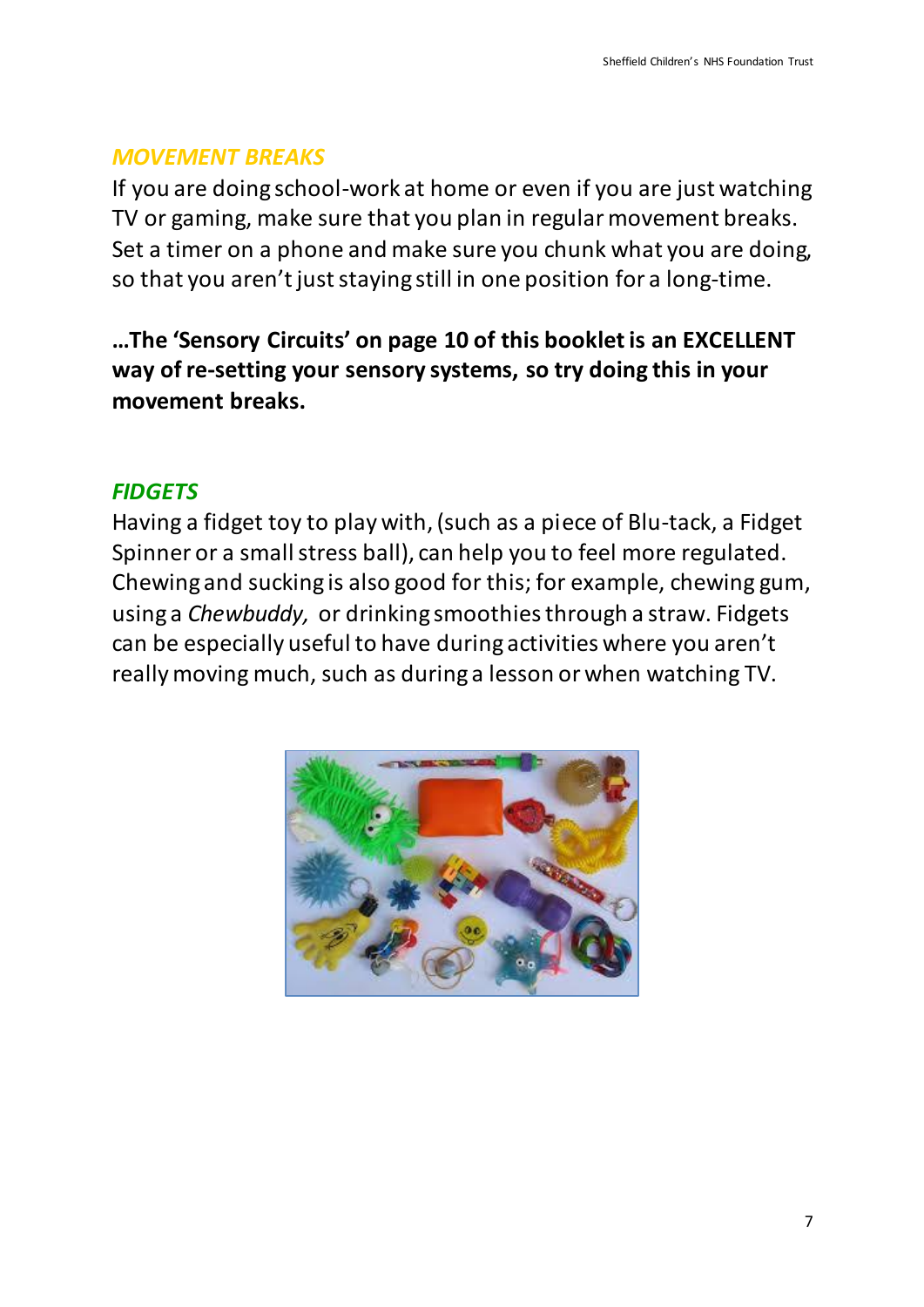## *VISUAL TIME-TABLE*

You might feel that your routine doesn't change much on a day-today basis, so why bother with a time-table. However, having our time planned out in a visual way is a really good way to help keep us calm, which will help prevent your senses from going into 'over-responsive' mode. Even if you have a good understanding of your daily routine, seeing it mapped out clearly can still help to reduce anxiety.

You could make a wall-planner with some simple pictures or photos that you can stick up. Or try an app for your phone or tablet; (search your app store for 'Visual Timetable' or 'Visual Schedule').



#### *END-POINTS AND EXITS*

For activities that you find stressful or difficult, make sure that you have clear end-points. For example, if you can't stand the feeling of having your hair-brushed, plan that you will do 5 'brushes' and then it's done, (even if your hair is still a bit untidy)! Or if you are going to a shopping centre, plan in advance which shops you are going to and in what order, so that you know when the shopping trip will end. Knowing when something is going to end reduces anxiety, which is especially important when managing over-responsive senses.

Also, when out and about, plan your exits. Knowing exactly how you can escape a stressful situation helps to reduce anxiety, which helps reduce sensory sensitivities.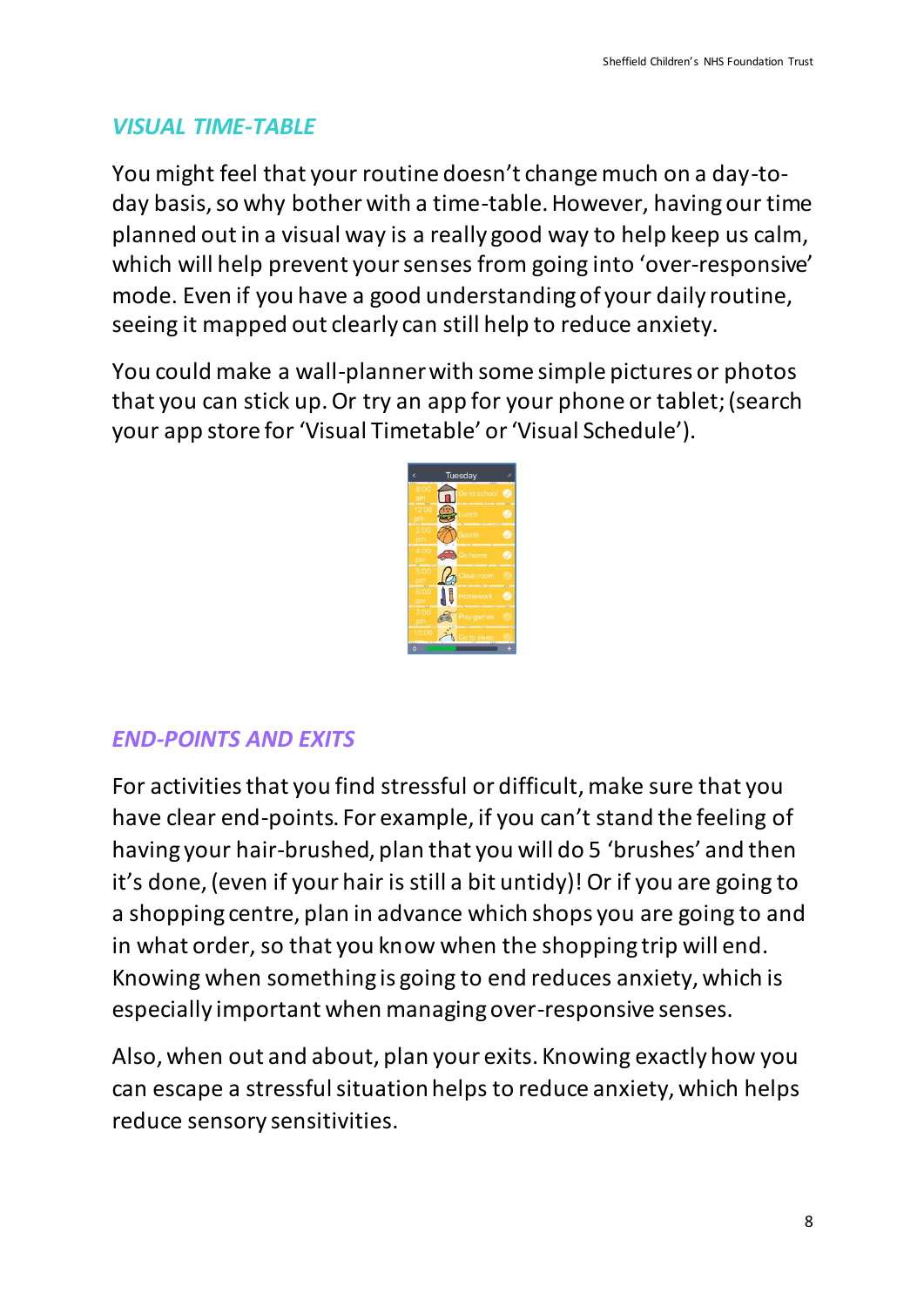## *SAFE-SPACE*

If you ever struggle with feeling stressed out, make sure you have a 'safe-space' that you can retreat to when things get a bit too much. This might be a make-shift den or a small section of your bedroom that is for you only, (no siblings or parents allowed)!!

If possible, it's a place where it's not too noisy and where you don't have lots of clutter or stuff. This is your 'chill out' space.



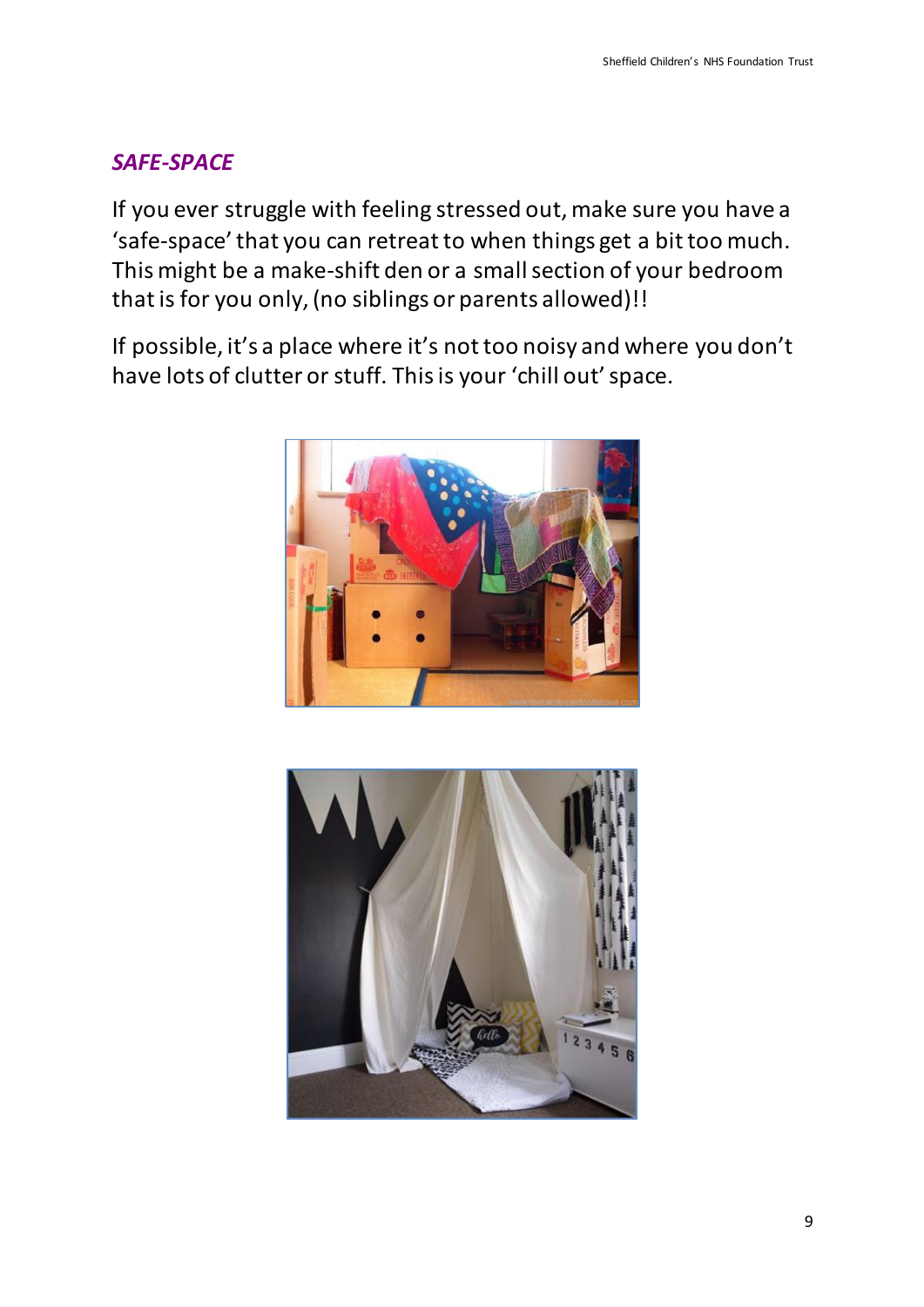## Sensory Circuits

Completing a Sensory Circuit is a simple way to help keep your sensory system regulated. Try to integrate thisinto your daily routine.

Choose activities from the following to suit your space and resources, (doing red, green, then blue):

# *First, do two of the following red activities…*

- Bunny-hops x 20
- Jumping beans (jump forwards with both feet together) x 20
- Frog-jumps (squat, then jump up as high as you can) x 20
- Jump up and down on a trampoline or trampette x 20

## *Then, do two of the following green activities…*

- Star-jumps x 20
- Throw bean-bags or soft toys at a target, (such as into a laundry basket) x 20
- $\bullet$  Blow bubbles (through a bubble wand) x 8 long blows
- Hopscotch (you could draw one with chalk outside) x 8 goes
- Skipping with a rope x 20 goes round
- Wall press-ups- (stand facing a wall with your arms out straight in front and palms flat on the wall; bend your arms, bringing your nose to the wall; keep your body straight; return) x 20